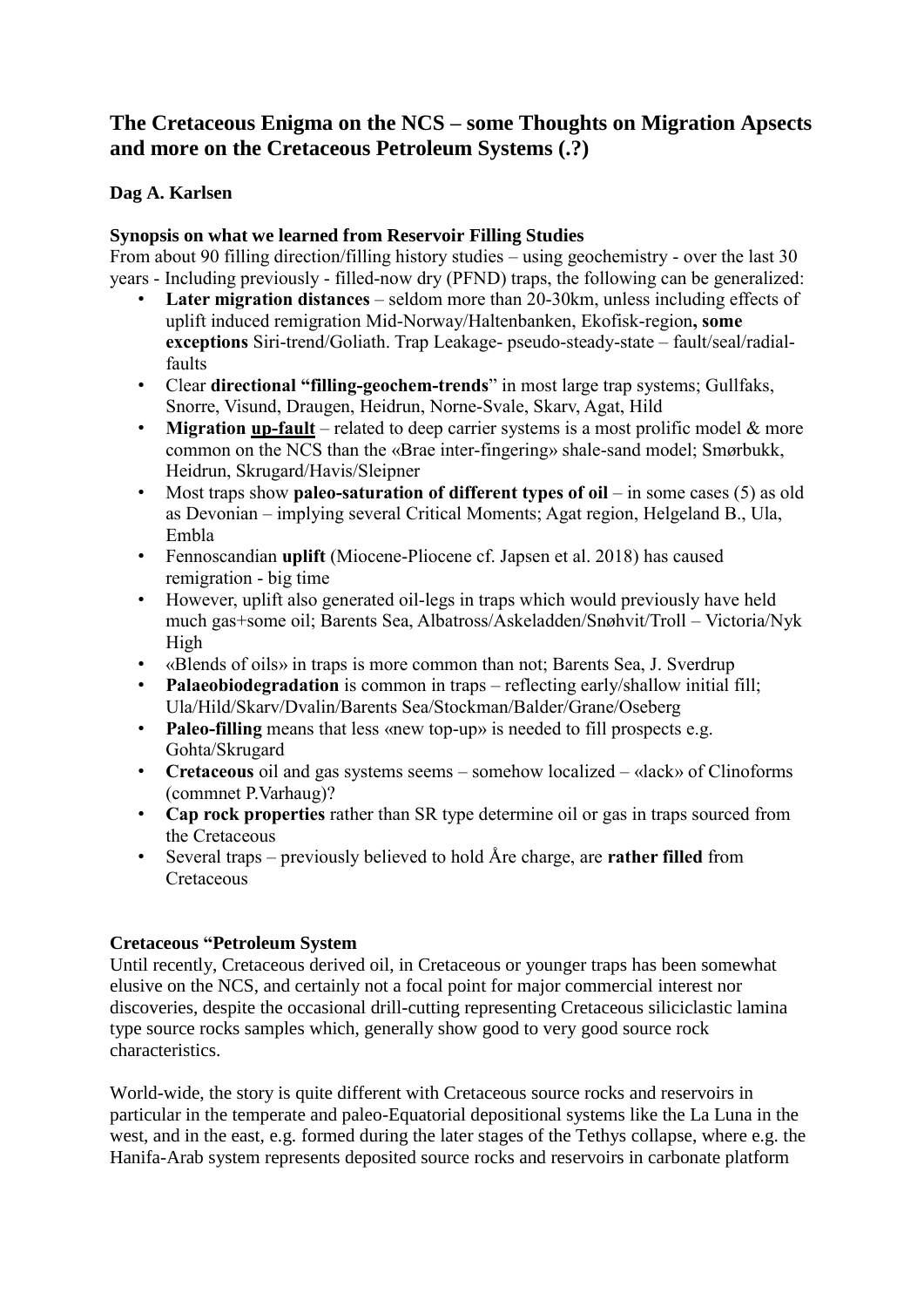settings with anoxic sub-basins, with a "Petroleum Machinery" dominated by the continued deposition of the various basin and sub-basin in the greater Zagros Fore-Deep.

Characteristic for these systems are Type II-S kerogens (resulting in low temp kerogen to oil transformation), deposited in physical close connection with carrier beds and reservoir units, huge growth anticlinals and gently sloping strata allowing for also long to ultra-long foreland-basin style migration. These systems are "notoriously" well connected with excellent basin scale plumbing characteristics and migration distances of several hundred km. Field area size dominates over source rock-area. Migration patterns are simple in oil-wetting strata. Eternal flames caused by gas escape features on regional anticlinals, which allows oil to remain in traps by leaking off gas – cf. Sales III principles) formed the basis for the importance of fire in regional belief systems, like Zarathustrianism, and bitumen was used since the Neolithic in handcrafts and construction.

Thus, high productivity Mid-Late Cretaceous SRs are known from many regions *e.g.* from the Eastern Venezuela basin – a Type II SR yielding 27t of petroleum/m<sup>2</sup>, the Kazhdumi Fm. in Iran – a Type II SR yielding  $25t/m^2$ , the Mid Magdalena basin in Columbia – with a Type II SR yielding  $16t/m^2$ , the Gulf of Suez in Egypt – with a Type II SR yielding  $14t/m^2$ , the Maturin basin in Venezuela – a Type II SR yielding  $12t/m^2$ , the Maracaibo basin in Venezuela – a Type II SR yielding  $10t/m^2$ , the Orient basin in Ecuador – with a Type II SR yielding  $5t/m^2$  and the Tres Cruces basin in Argentina – a Type II SR yielding c. 1 t/m<sup>2</sup>, to name a few. Thus, Cretaceous source rocks are world-wide "Petroleum machineries" ("S/O") of immense importance and recent Critical Moments contribute to their economic importance.

In this presentation we look into some "Petroleum System" aspects of the Boreal East-Atlantic Cretaceous - NCS, and in particular 5 oils known to be sourced from Cretaceous strata (age specific biomarkers) off Mid-Norway. We use these as proxies for source rocks. These oils include Ormen Lange 6305/8-1 MDT (Egga Fm 2.9km), 6406/5-1 DST (Springar Fm 2.6km), Ellida 6405/7-1 DST 1 (Nise Fm 2.8km), Marulk 6507/2-2 DST 2 (Lysing Fm 2.8km), and Snefrid 6706/12-2 (Nise Fm 2.6km). As we have hence proven oil of Cretaceous origin to exist, the Cretaceous "Oil Machinery (!)" on the NCS is thus proven, and one might ask what is then the problem – wherein lies the enigma?

Our oils represent generation from shales of several different Cretaceous ages ("S/O"), in fact the whole Cretaceous as judged "literally" by the nordiacholestanes, but none of these rocks have been proven by drilling in recognizable massive occurrences. Their existence is thus – still elusive and inferred based on the oils. However, generation of sufficient quantities of mature oil to allow expulsion, primary and secondary migration, given the loss factors, means that massive source rocks must exist in the drainage area of our wells with the associated oils.

One question begs an answer; why have the source rocks not been drilled, and why do these oils and associated source rocks not occur in more places? Why not bigger volumes of oil? Some will point to the general lack of clinoforms in the Vøring Basin and associated regions i.e. we have a "plumbing/drainage-problem". Still, the fact that our 5 petroleum samples are oils and condensates, implies that also large volumes of gas must have been generated. Where is it? In the trap like for Ormen - yes possibly, but where is the gas in case of the other oils and condensates. Do we recognize this gas? Are some of our Jurassic oils in fact Cretaceous? Do we miss out on something here "O"? Are in fact most of the Vøring Region discoveries also holding Cretaceous derived gas, despite some of them clearly containing oil-type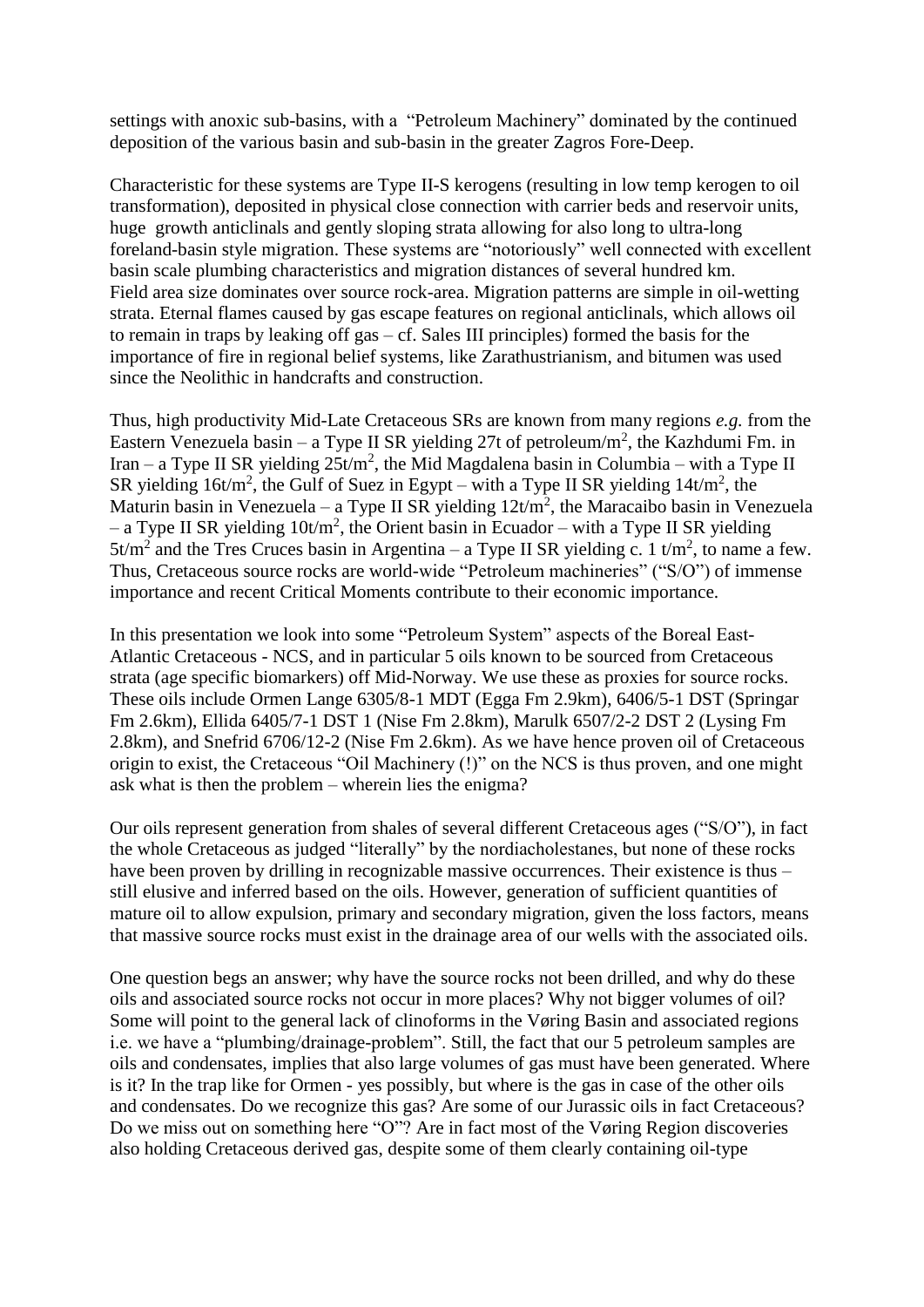petroleum inclusions – believed by us to be Jurassic? Was this wrong? In that case, what are the implications ("O")?

Particular to our 5 "undisputed" Cretaceous oils are relatively high Pr/Ph values, variable input of specific terrestrial higher plant components, while the stable carbon isotope values vary greatly, and the biomarkers suggest clearly dominantly marine Type II/III kerogens formation in dysoxic/anoxic marine sub-basins. Apart from this are the oils at first sight – "boringly-normal-marine" and could pass of as e.g. Jurassic. Indeed we have several candidates in the region, previously believed to be Jurassic derived petroleums. It is likely that migration was laterally mostly comparatively short range into stratigraphic traps, or late formed structural traps, but the oils are all mature i.e. from greater depths proving migration on faults i.e. significant vertical vectors ("S"), but the associated petroleum flow is thus "concentrated" and not occurring on a "broad front".

It is the aim of this project and a follow up "consortium-company-project" designed to examine in more detail the paleo-depositional conditions of the source rock systems that generated these oils in relation to stratigraphy, tectonic setting and climatic oceanic-sea temperature variations through the Cretaceous, to better understand the limiting factors to the paleo-depositional source rock environment and also the primary productivity along the NCS. As of yet this all is poorly understood.

While more concentrated massive Cretaceous source rocks has been reported recently in the Barents Sea, and also from onshore Greenland, and while Cretaceous shale lamina with high TOC and HI values are known from the NCS, in particular from cuttings, it seems generally that rapid sedimentation and dilution of the Cretaceous OM represents a risk factor in many setting ("T". Such sedimentation, and the rapid subsidence of the Late Cretaceous and Tertiary strata e.g. as noted in the notorious Vestbakken well (7316/5-1) – a situation with "text book" generation profiles from finely dispersed OM, but lack of concentrated source rocks, hence early expulsion of liquid HC will suffer relative to gas generation, but the well shows that organic productivity was high (also cf. the coals in Svalbard), and dilution is likely to represents both "W" and "T".

It is thus possible that sub-basin with more shielded sedimentation rates would represents better paleo-source rock machineries, and possibly systems shielded from any cold polarderived oxygenated deep water currents. Such systems exist on the shelf in relation to the complex patterns of sea-floor spreading. It is also possible that the overpressure development in Cretaceous and Tertiary strata acted to limit migration of Jurassic derive petroleum into trap systems, rendering these and the migration avenues "dry" until local "in-situ" Cretaceous petroleum production took hold, resulting in high migration loss factors ("W/T").

Contrary to this did the Jurassic trap systems benefit from paleo-migration building oil saturation in the deep regional high-way systems of the Statfjord Gp, with oil saturating migration pathways from a multitude of older source rocks, including Devonian, Triassic, Jurassic (coal and shales). Faults interconnecting the deep migration system with Jurassic fault-traps secured effective trap filling, and in particular are the leaking trap systems like Ekofisk, Johan Sverdrup, Oseberg, Statfjord, Gullfaks, Njord, Norne, Goliath and Alta/Gohta, manifestations of the importance of the Sales III traps to prolific commercial oil exploration in both subsiding, and uplifted basins.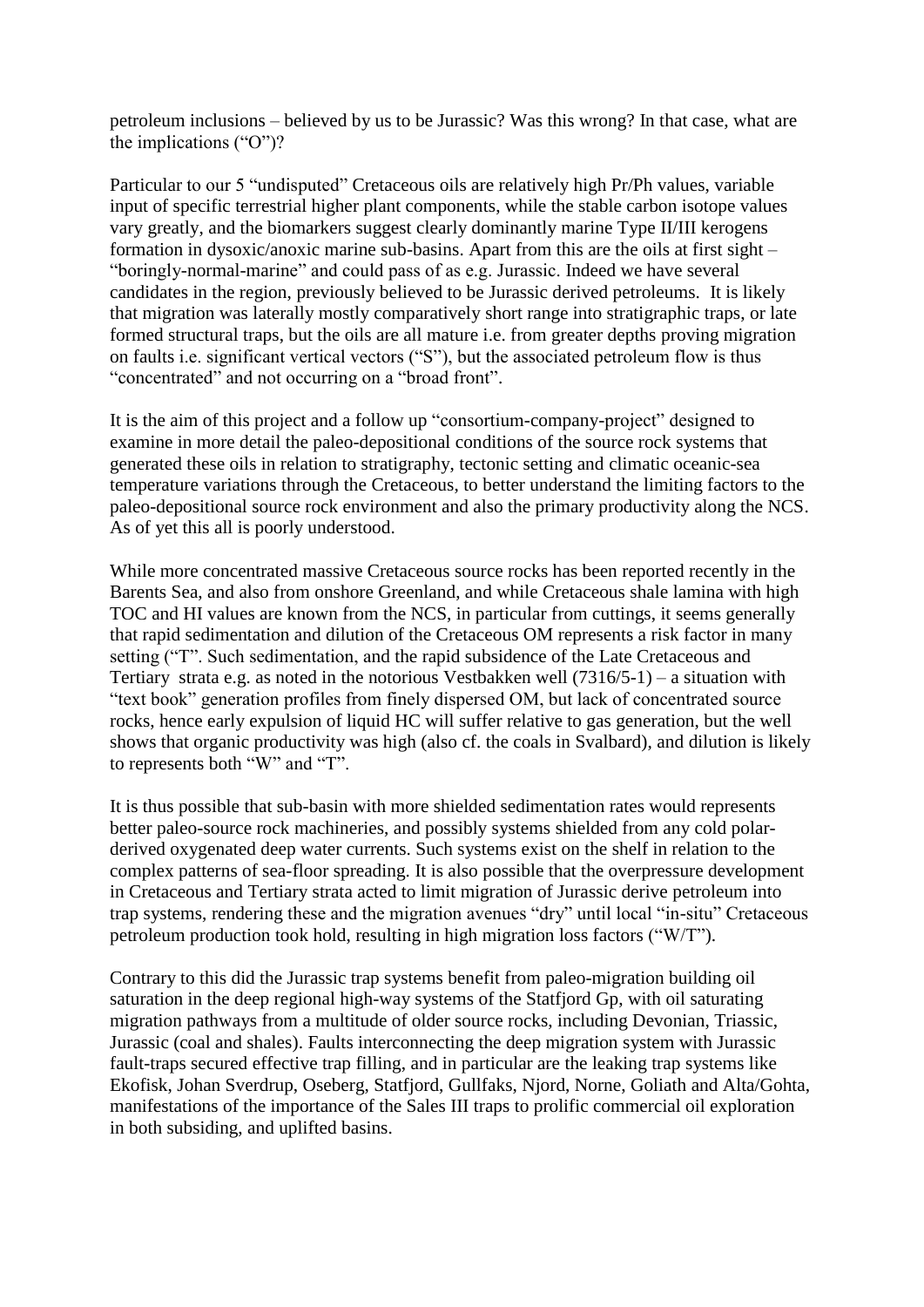It is possible that the Cretaceous stratigraphic traps are generally too limited in size, and that the late tectonic traps are too tight ("W/T") i.e. Sales I category for these trap system to be major oil accumulations. However, faulted and fractures cap-rocks of traps in the uplifted Barents Sea, i.e. traps with partly leaking cap rocks could benefit from the kinetic energy of gas allowing for a second force for migration, and a way to selectively "bleed off" gas while retaining oil ("S"/O").

Off Mid-Norway, Cretaceous traps in connection with faults would in the same way provide interesting targets ("O"), and it is far too early to "down-play" the exploration potential of the Cretaceous source rock systems.



*Migration up-faults is more common than generally assumed. Traps may fill "bottom-up" and not* 

*top-down as commonly assumed. Model originally developed from Smørbukk – Halten Terrace.*

*(Karlsen et al., 2004; Karlsen and Skeie, 2006). Model later found to be generally applicable, also* 

*in regional perspectives.*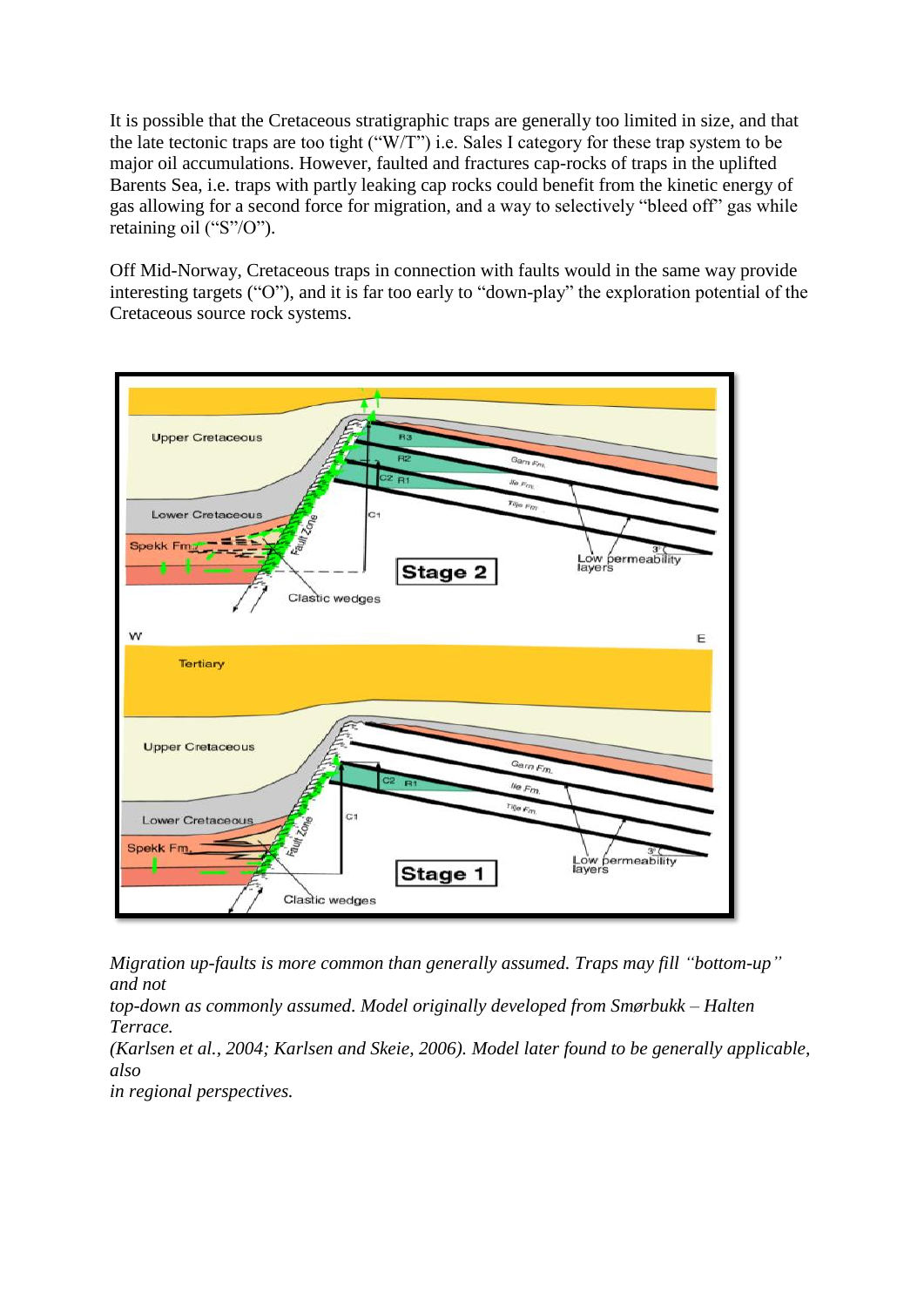

*Cap rock properties are found to be generally dominant in determining GOR in traps, and far more important the conventional factors. (Karlsen et al., 2004; Karlsen and Skeie, 2006).*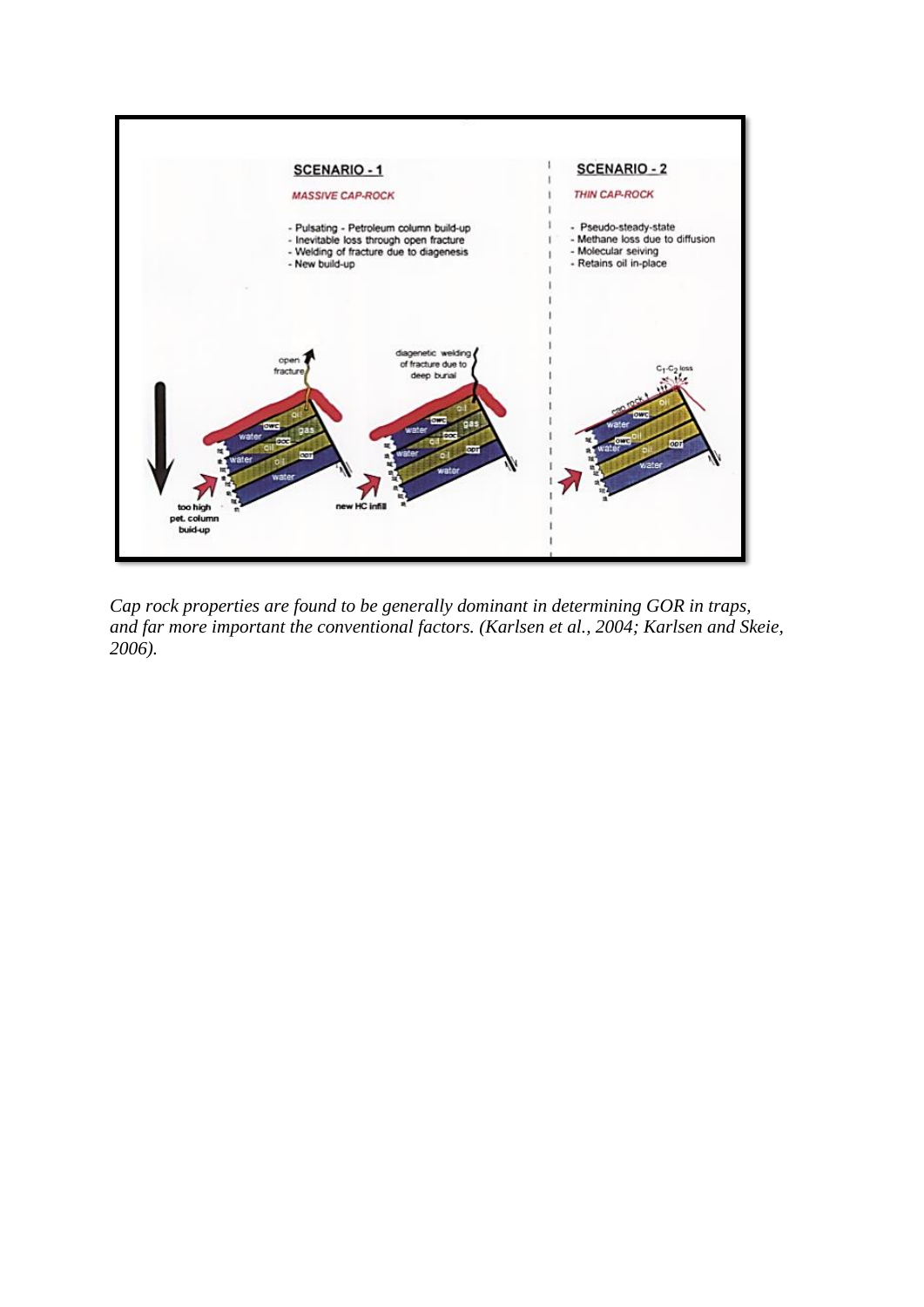

*Massive errors are committed in interpretations of geochemical data because people do not consider*

*the effects of PVT on molecular ratios for facies- and maturity-parameters.* 

*The same can be said about the effects of biodegradation. (Karlsen et al., 2004; Karlsen and Skeie, 2006).*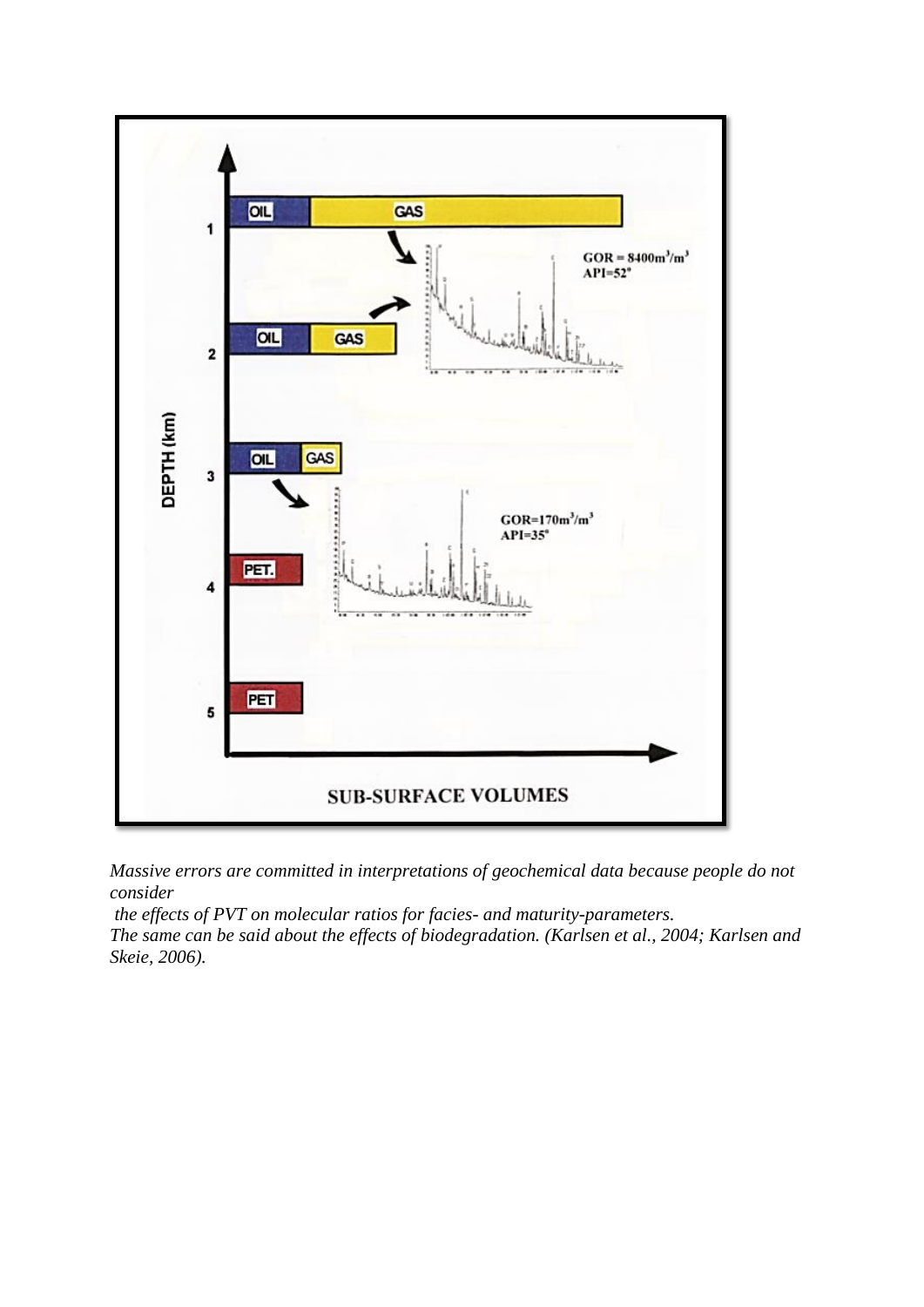

*Petroleum inclusions is diagenetic minerals continues (since Karlsen et al., 1993) to be a major tool for deciphering "filling-histories" and "basin-scale" migration trends.*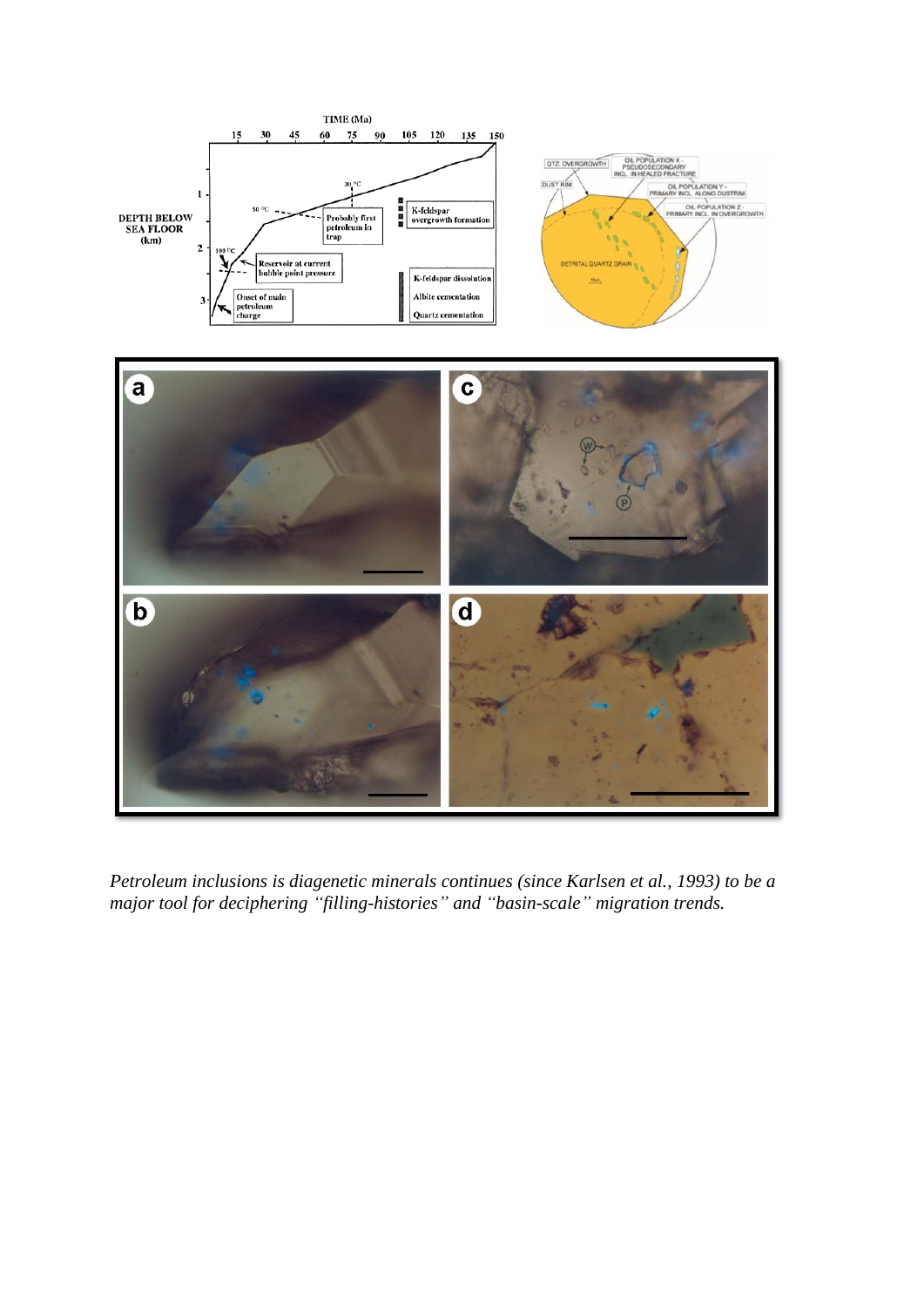

*Why "young, good and rich" is generally, world-wide better than "old, bad and poor" assessment units of Petroleum Systems* 

*around the world underlining the importance of the Jurassic and Cretaceous Petroelum systems (from Ahlbrandt et al., 2005, AAPG Mem,86).* 

*These are both superior in size, quality and with reasonable "Critical Moments" i.e. relatively short preservation potententails are needed for*

*the "Petroleum Machinery" to work today. Critical application of the paramters is related to problems of "biomarker pick-up" in reservoires* 

*or migration avenues (a major challenge in Cretaceous reservoares "T"), blending of petroleum in traps, and alteration effects of the parameters* 

*(biodegradation/PVT-effects). It is clear that much more work is needed on the NCS before we understand fully the dymamics of the petroleum* 

*systems, and berfore we attain a better process understanding of the Cretaceous, and our petroleum inclusion technology continues to shed light* 

*on the multi-faceted problem scenario concerning the interplay between Cretaceous source rocks, generation from Cretaceous strata and* 

*entrappment in Cretaceous/Tertiary traps.*